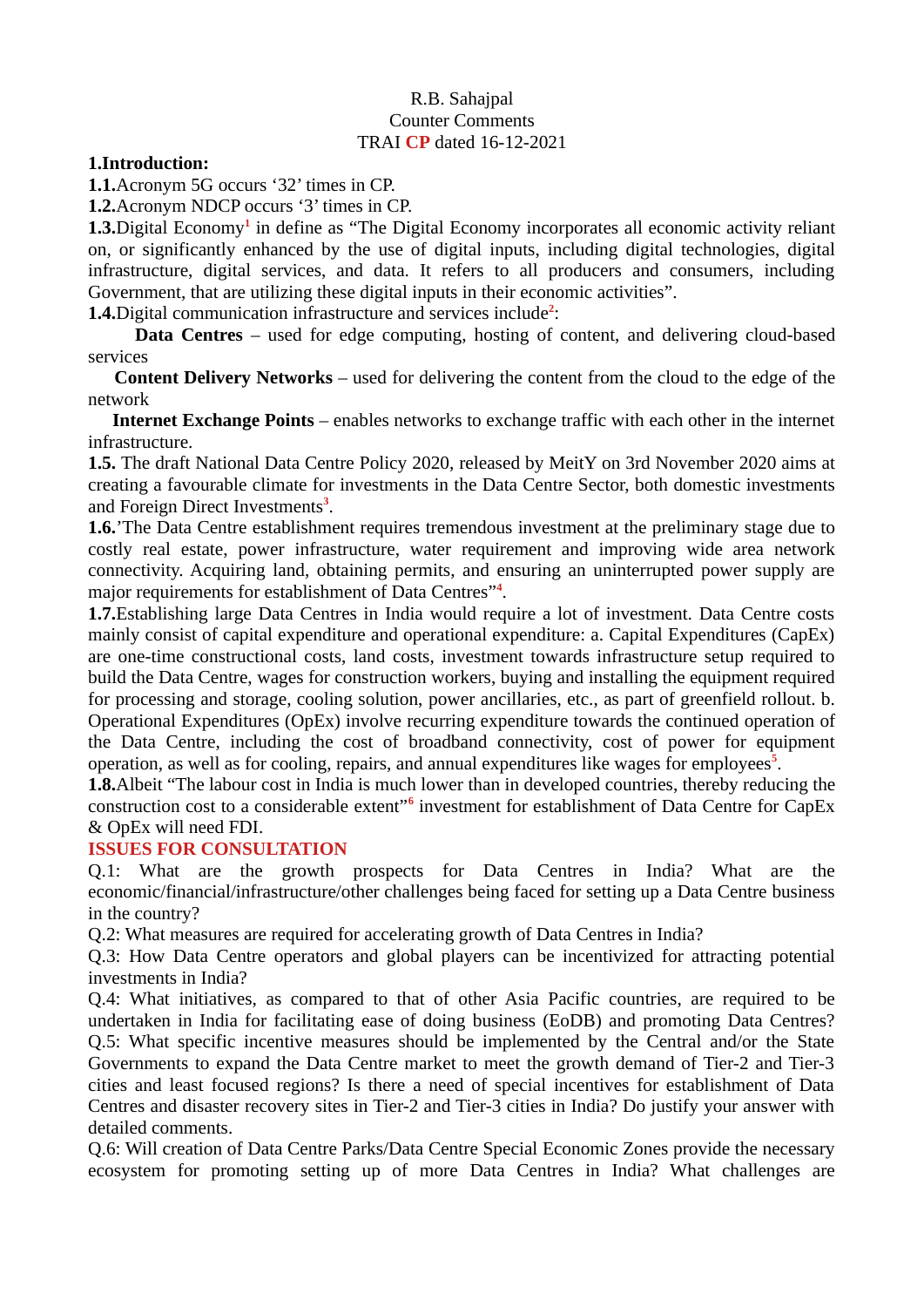anticipated/observed in setting up of new Data Parks/zones? What facilities/additional incentives should be provided at these parks/zones? Do give justification.

Q.7: What should be the draft broad guidelines to be issued for Data Centre buildings, so as to facilitate specialized construction and safety approvals?

Q.8: Is there a need to develop India-specific building standards for construction of Data Centres operating in India? If yes, which body should be entrusted with the task? Do provide detailed justification in this regard.

 Q.9: Till India-specific standards are announced, what standards should be followed as an interim measure?

Q.10: Should there be a standard-based certification framework for the Data Centres? If yes, what body should be entrusted with the task?

Q.11: Should incentives to Data Centres be linked to the certification framework?

Q.12: Are there any specific aspects of the disaster recovery standard in respect of Data Centres that needs to be addressed? If so, then provide complete details with justification.

Q.13: Whether trusted source procurement should be mandated for Data Centre equipment? Whether Data Centres should be mandated to have security certifications based on third-party Audits? Which body should be entrusted with the task? Should security certifications be linked to incentives? If so, please give details with justifications.

Q.14: What regulatory or other limitations are the Data Centre companies facing with regards to the availability of captive fiber optic cable connectivity, and how is it impacting the Data Centre deployment in the hinterland? How can the rolling out of captive high-quality fiber networks be incentivized, specifically for providing connectivity to the upcoming Data Centres/data parks? Do justify.

Q.15: What are the necessary measures required for providing alternative fiber access (like dark fiber) to the Data Centre operators? Whether captive use of dark fiber for DCs should be allowed? If so, please justify.

Q.16: What are the challenges faced while accessing international connectivity through cable landing stations? What measures, including incentive provisions, be taken for improving the reliable connectivity to CLS?

 Q.17: Is the extant situation of power supply sufficient to meet the present and futuristic requirements for Data Centres in India? What are the major challenges faced by Data Centre Industry in establishment of Data Centres in naturally cooled regions of India? What are the impediments in and suggested non-conventional measures for ensuring continuous availability of power to companies interested in establishing Data Centres in the country? What incentivization policy measures can be offered to meet electricity requirements for Data Centres?

 Q.18: Should certification for green Data Centres be introduced in India? What should be the requirement, and which body may look after the work of deciding norms and issuing certificates? Q.19: Are there any challenges/restrictions imposed by the States/DISCOMs to buy renewable energy? Please elaborate. Please suggest measures to incentivize green Data Centres in India?

 Q.20: What supportive mechanisms can be provided to Data Centre backup power generators? Q.21: Availability of Water is essential for cooling of Data Centres, how the requirement can be met for continuous availability of water to the Data Centres? Are there any alternate solutions? Please elaborate.

 161 Q.22: Whether the existing capacity building framework for vocational or other forms of training sufficient to upskill the young and skilled workforce in India for sustenance of Data Centre operations? What dovetailing measures for academia and industry are suggested to improve the existing capacity building framework, and align it with the emerging technologies to upskill the workforce in India?

Q.23: Is non-uniformity in state policies affecting the pan-India growth and promotion of Data Centre industry? Is there a need for promulgation of a unified Data Centre policy in India, which acts as an overarching framework for setting Data Centres across India? What institutional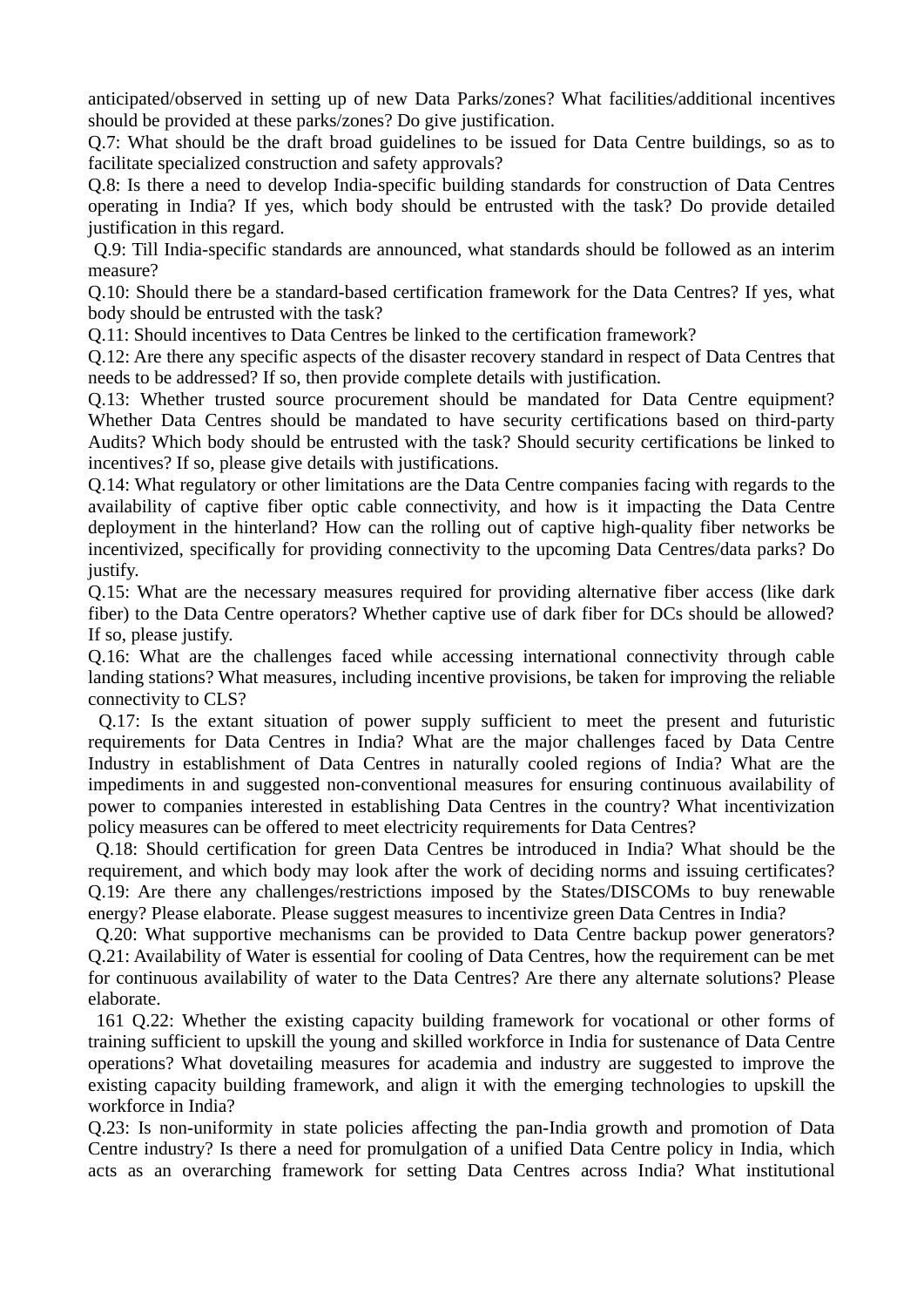mechanisms can be put in place to ensure smooth coordination between Centre and States for facilitating DC business? Do support your answers with detailed justification.

 Q.24: What practical issues merit consideration under Centre-State coordination to implement measures for pan-India single-window clearance for Data Centres?

Q.25: Is there a need for Data Centre Infrastructure Management System (DCIM) for Data Centres in India? What policy measures can be put in place to incentivize Data Centre players to adopt the futuristic technologies? Elaborate with justification.

 Q.26: What institutional mechanism needs to be put in place to ensure digitization of hard document within a defined time frame?

 Q.27: Would there be any security/privacy issues associated with data monetization? What further measures can be taken to boost data monetization in the country?

Q.28: What long term policy measures are required to facilitate growth of CDN industry in India? Q.29: Whether the absence of regulatory framework for CDNs is affecting the growth of CDN in India and creating a non-level-playing field between CDN players and telecom service providers? Q.30: If answer to either of the above question is yes, is there a need to regulate the CDN industry? What type of Governance structure should be prescribed? Do elucidate your views with justification.

Q.31: In case a registration/licensing framework is to be prescribed, what should be the terms and conditions for such framework?

Q.32: What are the challenges in terms of cost for growth of CDN? What are the suggestions for offsetting such costs to CDN providers?

Q.33: Do you think CDN growth is impacted due to location constraints? What are the relevant measures required to be taken to mitigate these constraints and facilitate expansion of ecosystem of Digital communication infrastructure and services comprising various stakeholders, including CDN service providers, Data Centre operators, and Interconnect Exchange providers expansion in various Tier-2 cities?

Q.34: What measures can be taken for improving infrastructure for connectivity between CDNs and ISPs, especially those operating on a regional basis?

Q.35: Is there a need to incentivize the CDN industry to redirect private investments into the sector? What incentives are suggested to promote the development of the CDN industry in India?

Q.36: How can TSPs/ISPs be incentivized to provide CDN services? Please elucidate your views. Q.37: Are there any other issues that are hampering the development of CDN Industry in India? If there are suggestions for the growth of CDNs in India, the same may be brought out with complete details.

Q.38: Do you think that presently there is lack of clear regulatory framework/guidelines for establishing/operating Interconnect Exchanges in India?

Q.39: What policy measures are required to promote setting up of more Internet Exchange Points (IXPs) in India? What measures are suggested to encourage competition in the IXP market?

Q.40: Whether there is a need for separate light-touch licensing framework for operating IXPs in India? If yes, what should be the terms and conditions of suggested framework? Do justify your answer.

 Q.41: What business models are suitable for IXPs in India? Please elaborate and provide detailed justifications for your answer.

Q.42: Whether TSPs/ISPs should be mandated to interconnect at IXPs that exist in an LSA? Do justify your response.

Q.43: Is there a need for setting up IXP in every state in India? What support Govt. can provide to encourage setting up new IXPs in the states/Tier-2 locations where no IXPs exist presently?

 Q.44: Whether leased line costs to connect an existing or new IXP is a barrier for ISPs? If yes, what is the suggested way out? What are other limitations for ISPs to connect to IXPs? What are the suggestions to overcome them?

Q.45: Is the high cost of AS number allocation an impediment for small ISPs to connect to IX? If yes, what is the suggested way out?